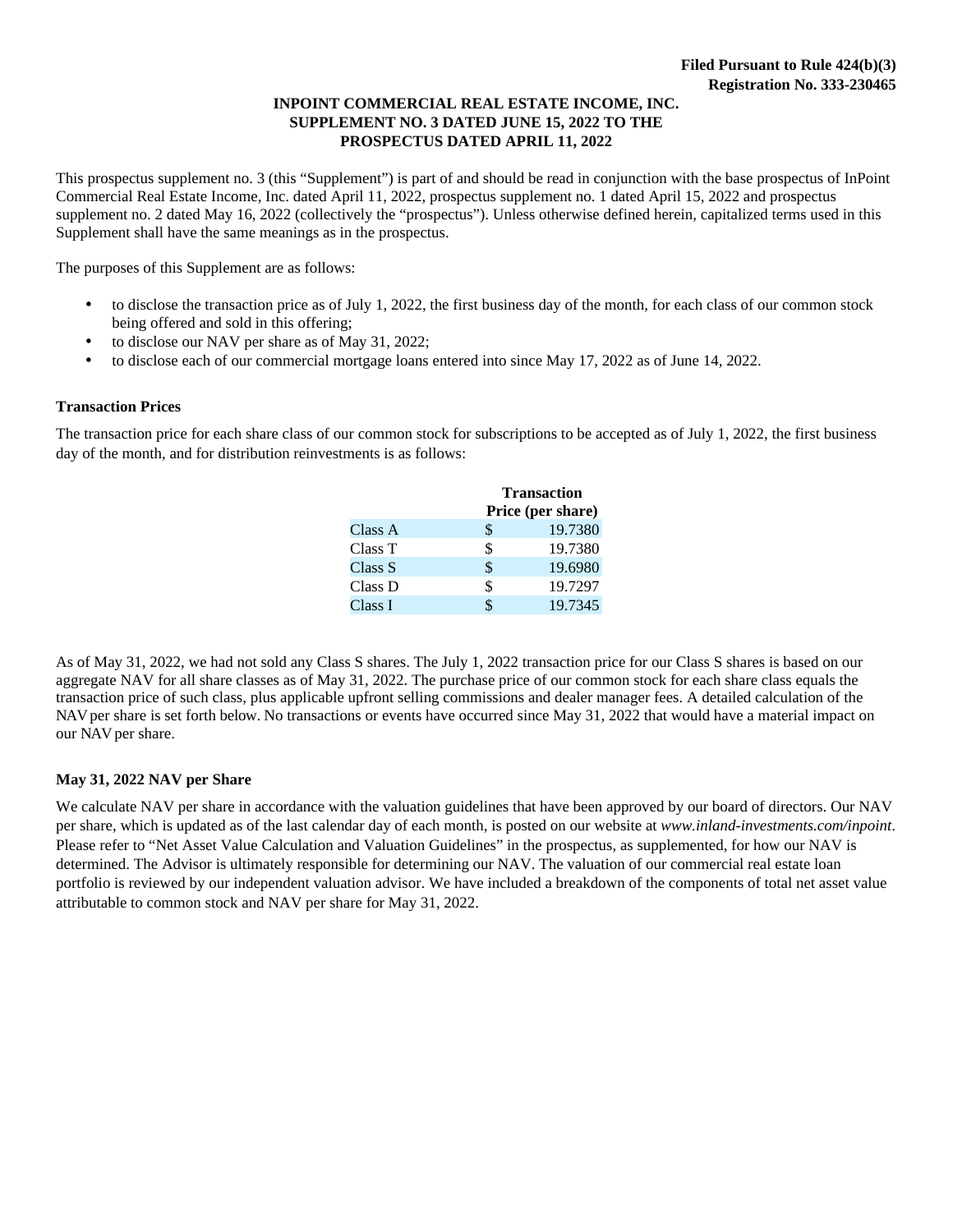Our total net asset value attributable to common stock presented in the following table includes the NAV of our Class A, Class T, Class S, Class D, and Class I common stock being sold in this offering, as well as our Class P common stock, which is not being sold in this offering. As of May 31, 2022, we had not sold any Class S shares. The following table provides a breakdown of the major components of our total net asset value attributable to common stock as of May 31, 2022 (\$ and shares in thousands, except per share data):

| <b>Components of NAV</b>                                      | May 31, 2022  |
|---------------------------------------------------------------|---------------|
| Commercial mortgage loans                                     | \$<br>763,999 |
| Real estate owned, net                                        | 17,100        |
| Cash and cash equivalents and restricted cash                 | 36,696        |
| Other assets                                                  | 7,333         |
| Repurchase agreements - commercial mortgage loans             | (406,989)     |
| Loan participations sold                                      | (110, 420)    |
| Reserve for negative impact of COVID on real estate owned (1) | (259)         |
| Due to related parties                                        | (2,162)       |
| Distributions payable                                         | (1,099)       |
| Interest payable                                              | (558)         |
| Accrued stockholder servicing fees (2)                        | (131)         |
| Other liabilities                                             | (6,699)       |
| Preferred stock                                               | (87, 914)     |
| Net asset value attributable to common stock                  | \$<br>208,897 |
| Number of outstanding shares                                  | 10,605        |
| Aggregate NAV per share                                       | \$<br>19.6980 |

(1) As of December 31, 2020, we established as a component of the NAV calculation a \$2,250 reserve for the estimated negative impact of COVID-19 during 2021 on real estate owned ("REO"). We increased this reserve by an additional \$1,000 as of December 31, 2021, for losses expected to be incurred during 2022. The estimated total loss for 2022 assumed that the REO would generate net income in certain months in 2022, and \$67 of net income generated by the REO in May 2022 has been added to the reserve balance accordingly in anticipation of expected future losses in 2022. Below is a reconciliation of the reserve (\$ in thousands):

| Beginning reserve balance as of April 30, 2022   | (192)    |
|--------------------------------------------------|----------|
| Plus: Net income from real estate owned for May: |          |
| Revenue from real estate owned                   | 1,364    |
| Real estate owned operating expense              | (1, 332) |
| Non-cash adjustment for ground lease             | 35       |
| Net income from real estate owned                | 67       |
| Reserve balance as of May 31, 2022               | (259)    |
|                                                  |          |

(2) Stockholder servicing fees only apply to Class T, Class S, and Class D shares. For purposes of NAV, we recognize the stockholder servicing fee as a reduction of NAV on a monthly basis as such fee is paid. Under accounting principles generally accepted in the United States of America ("GAAP"), we accrue the full cost of the stockholder servicing fee as an offering cost at the time we sell Class T, Class S, and Class D shares. As of May 31, 2022, we have accrued under GAAP \$727 of stockholder servicing fees payable to the Dealer Manager related to the Class T and Class D shares sold. As of May 31, 2022, we have not sold any Class S shares and, therefore, we have not accrued any stockholder servicing fees payable to the Dealer Manager related to Class S shares. The Dealer Manager does not retain any of these fees, all of which are retained by, or reallowed (paid) to, participating broker-dealers and servicing broker-dealers for ongoing stockholder services performed by such broker-dealers.

The following table provides a breakdown of our total net asset value attributable to common stock and NAV per share by share class as of May 31, 2022 (\$ and shares in thousands, except per share data):

| <b>NAV Per Share</b>             | Class P                   |          | Class A | Class T   | Class S | Class D |           | <b>Class 1</b> |         | <b>Total</b>  |         |
|----------------------------------|---------------------------|----------|---------|-----------|---------|---------|-----------|----------------|---------|---------------|---------|
| Net asset value attributable to  |                           |          |         |           |         |         |           |                |         |               |         |
| common stock                     | \$179,116                 | $\sim$ S | 13.306  | 8.026     |         |         | 928       |                | 7.497   | - S           | 208,897 |
| Number of outstanding shares     | 9.097                     |          | 674     | 407       |         |         | -47       |                | 380     |               | 10.605  |
| NAV per share as of May 31, 2022 | $\mathbb{S}^-$<br>19.6894 | S.       | 19.7380 | \$19.7380 |         |         | \$19.7297 |                | 19.7345 | <sup>\$</sup> | 19.6980 |